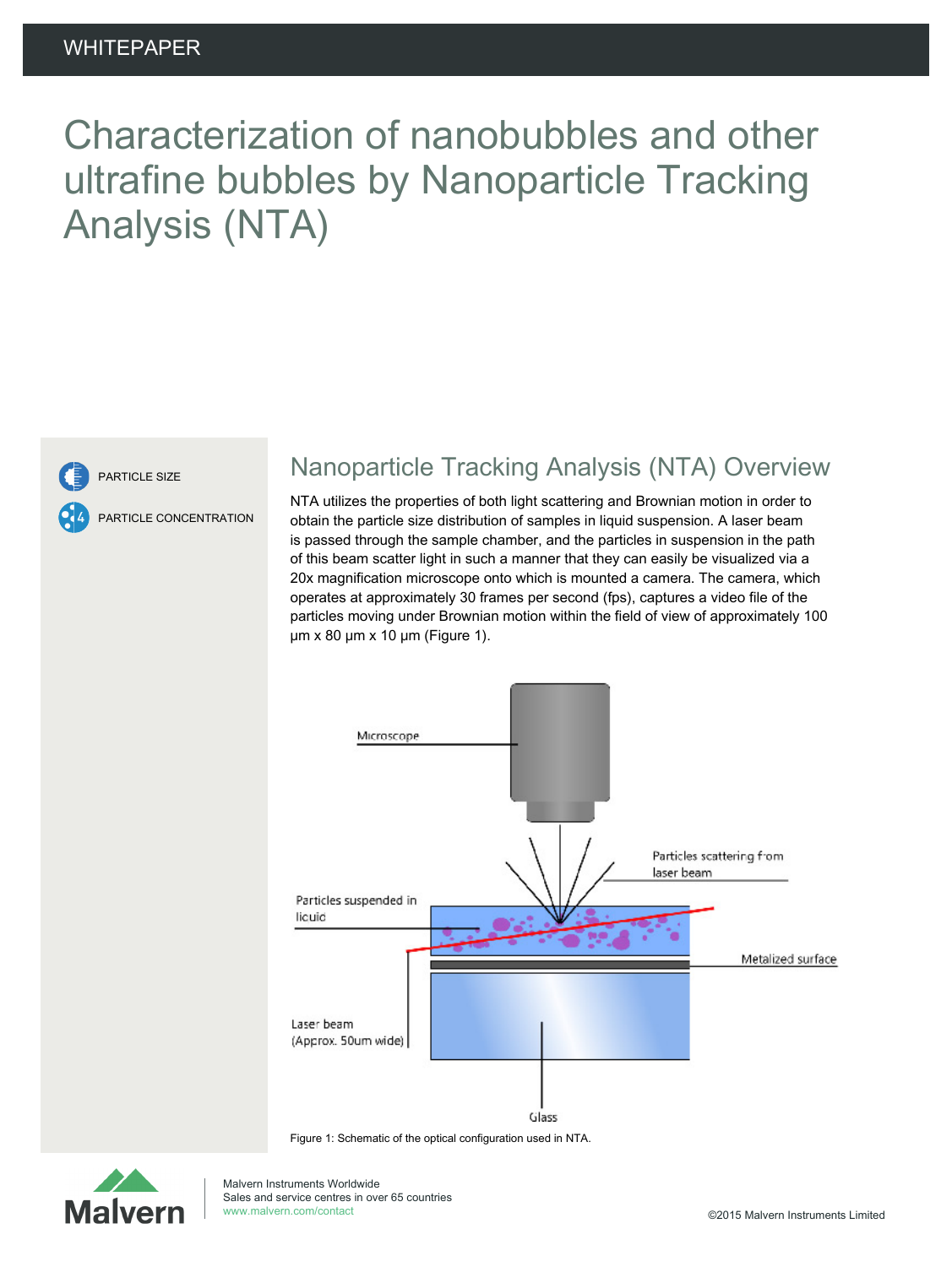The movement of the particles is captured on a frame-by-frame basis. The proprietary NTA software simultaneously identifies and tracks the center of each of the observed particles, and determines the average distance moved by each particle in the x and y planes. This value allows the particle diffusion coefficient ( $D_t$ ) to be determined from which, if the sample temperature T and solvent viscosity η are known, the sphereequivalent hydrodynamic diameter, d, of the particles can be identified using the Stokes-Einstein equation (Equation 1).

$$
Dt = \frac{TK_B}{3\pi nd}
$$

where KB is Boltzmann's constant.

NTA is not an ensemble technique interrogating a very large number of particles, but rather each particle is sized individually, irrespective of the others. An example of the size distribution profile generated by NTA is shown in Figure 2.



Figure 2: An example of the size distribution profile generated by NTA. The modal size for this sample is found to be approximately 70 nm, with larger sized particles also present.

In addition, the particles' movement is measured within a fixed field of view (approximately 100 μm by 80 μm) illuminated by a beam approximately 10 μm in depth. These figures allow a scattering volume of the sample to be estimated; by measuring concentration of the particles within this field of view and extrapolating to a larger volume it is possible to achieve a concentration estimation in terms of particles per mL for any given size class or an overall total.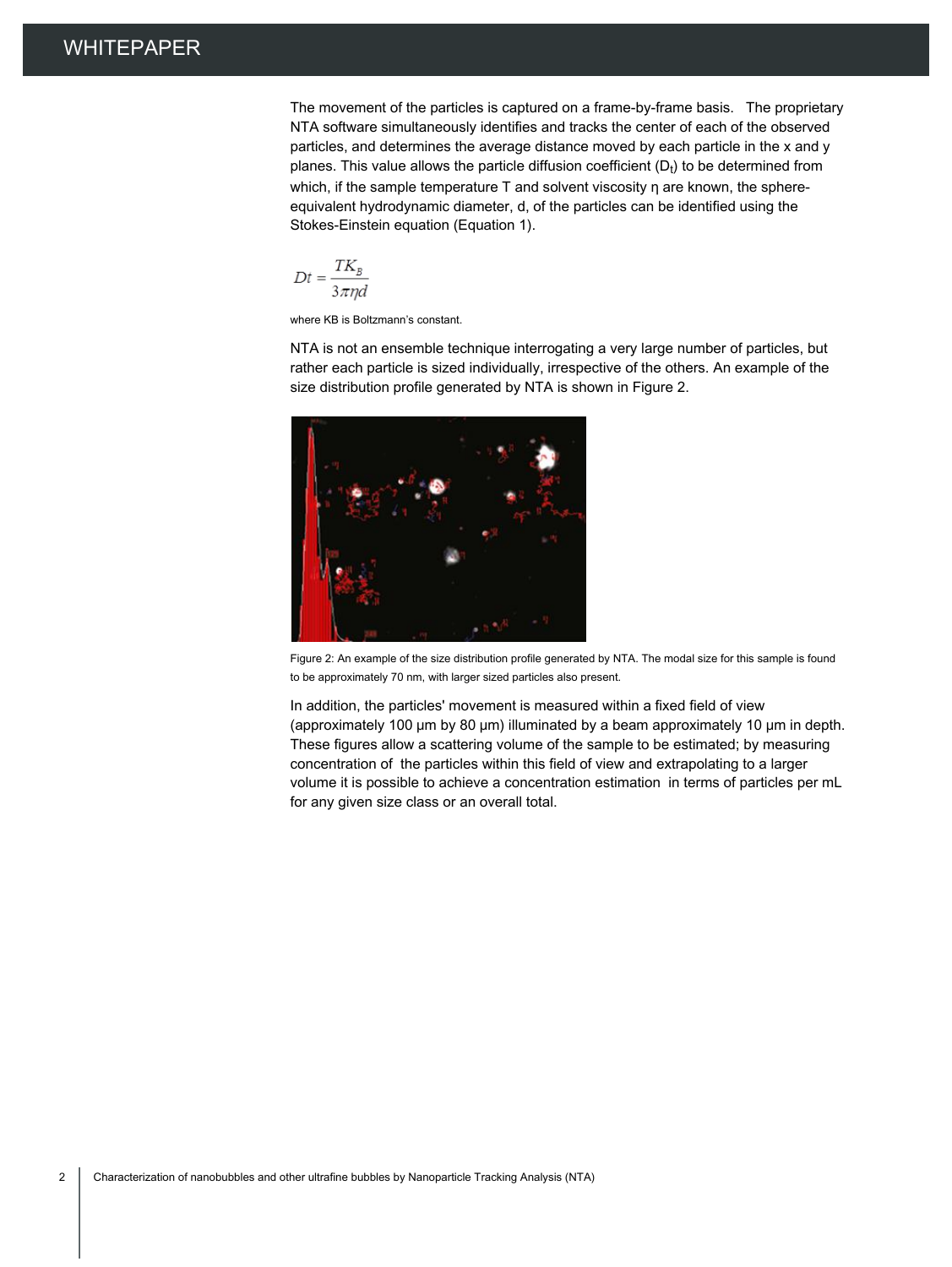#### Nanobubble Definition

The generation, measurement, and applied technologies of extremely small ultrafine bubbles, so-called nano- and micro–bubbles, with diameter ranging from tens of nanometer to tens of micrometer, are evolving innovatively in recent years. Nanobubble technologies have already been implemented in actual applications such as facility cleaning, solar cell manufacturing process, plant growth, etc., and its application is considered to have the possibility to expand to wider range of fields, such as water treatment processing, environment, civil engineering, beverage, food, pharmaceutical, medical, cosmetic, plant cultivation, agriculture, fisheries, cleaning, decontamination, and also manufacturing of future functional materials. Therefore nano- and microbubble technology is expected to become one of the key players in major industries of the future. The existence of surface nanobubbles is becoming established following many different investigations from a number of groups. Far less common are reports of the existence of bulk nanobubbles. It has been argued that this is because they are considered less stable in bulk or that appropriate techniques for their investigation have not yet been developed.

#### Nanobubble Characterization

Nanoparticle Tracking Analysis is proving to be particularly adept at the detection and analysis (size, size distribution, number concentration) of these relatively low concentration structures of extremely small size (compared to 'conventional' bubbles). Seddon has recently and comprehensively reviewed the area of nanobubbles at surfaces and in bulk, and has considered the current understanding of their formation, stability, physicochemical properties and current and future applications (Seddon et al. (2012)). In principle, a nanobubble in the bulk should be less stable than one of the same volume at an interface. The bulk nanobubble has a larger gas/liquid interface to allow diffusion of gas out of the bubble. Also, the curvature of the bubble surface is greater, thus leading to a greater pressure differential across the interface for a bulk bubble of the same volume. Nonetheless, several groups have presented evidence for their existence and the most startling evidence for bulk nanobubbles is the recent work which reports small nitrogen, methane and argon bulk nanobubbles of radius 50 nm that are stable for up to 2 weeks. The bulk nanobubbles, which were produced by mechanical means that led to extreme supersaturation, were imaged from freezefracture replicas by SEM and were produced in such large quantities that the bulk density of the solution was substantially reduced.

It is noteworthy, however, that questions still remain over whether deeply sub-micron bubbles are what they are assumed to be. In a recent thought-provoking study Sedlak and Rak (2013) have shown that in solutions of low molar mass compounds and mixtures of liquids, large-scale inhomogeneities exist but which are not nanobubbles in all cases. Thus, despite the fact that in textbooks, undersaturated solutions of low molar mass compounds and mixtures of freely miscible liquids are considered as homogeneous at larger length scales exceeding appreciably dimensions of individual molecules, growing experimental evidence reveals that it is not the case. Large-scale structures with sizes on the order of 100 nm are present in degassed solutions and mixtures used in everyday life and research practice (e.g. atmospheric pressure), especially in aqueous systems. These mesoscale inhomogeneities are long-lived and their (relatively slow) formation kinetics can be monitored upon mixing the components using NTA. These results support experimental results obtained in earlier light scattering studies and, indeed, such results have been obtained (especially in 50:50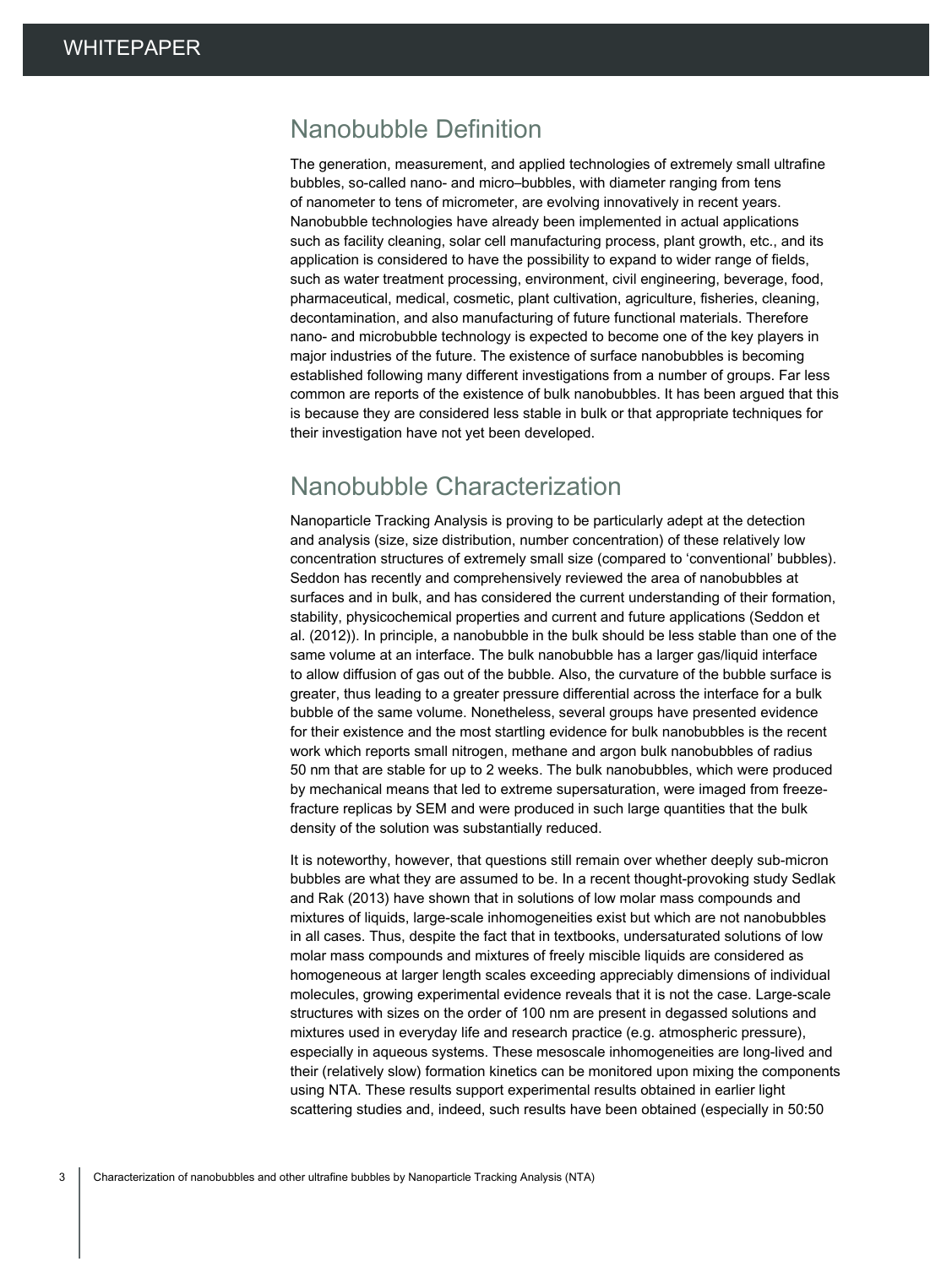mixtures of water and ethanol) by the scientists responsible for the development of NTA (data not published).

Most of the work to date involving NTA analysis of nanobubbles has been carried out in Japan. Thus Takaya et al. (2011) described the formation of nanobubbles by water electrolysis and their analysis with NTA, while Kikuchi et al. (2011) investigated their stability and weight having determined their size distribution with NTA.

Uchida et al. (2011) used TEM observations of nanobubbles and their capture of impurities in wastewater. They generated a nanobubble solution by introducing pure  $O<sub>2</sub>$  gas into the ultra-high purity water with a micro/nano bubble generator and used NTA to measure the resulting number concentration, estimated to be on the order of 10<sup>7</sup> cm<sup>-3</sup> of solution under the same sample preparation conditions. Ushida also investigated the efficiency with which nanobubbles could replace detergents in the washing of laundry given it has been estimated that mechanical work has been found to account for 50% of the washing effect and nanobubbles can achieve the same mechanical action. A combination of nanobubbles and reduced detergency resulted in a 10% increase in washing efficiency (Ushida et al. (2011)). Ushida et al. (2012) have recently investigated the drag reduction effect of nanobubble mixture flows through micro-orifices and capillaries in which the nanobubble-containing mixture was shown to contain 1.0 vol% nanobubbles by NTA. The results of studies using nanobubble mixtures for water and glycerol which were passed through several sizes of microorifices and capillaries suggested that the addition of nanobubbles to a liquid results in excellent drag reduction. Ushida also extended this work to include several types of nanobubble mixtures (nanobubble/water, nanobubble/surfactant and nanobubble/ polymer) and discussed factors including slip wall, interfacial tension effect, electric interface phenomenon and elasticity (Ushida et al. (2013)).

Uehara and Yano (2011) have reported magnetized nanobubble water formed under a pulsed-magnetic field and Liu et al. (2013) have recently investigated the mechanism of nanobubbles' physiological activity promotion with proton nuclear magnetic resonance (pNMR) relaxation time measurements. According to the experiment results, the number of nanobubbles had a positive correlation with the spin-spin relaxation time (T2) value of the water, which meant introducing nanobubbles could increase the mobility of water in bulk. These results suggested that the nanobubbles in water could influence the physical properties of water and that it could contribute to one of the explanations for the mechanism of nanobubble's promotion effect on physiological activity of living organisms. The hydroponic experiment showed that the nanobubbles themselves could greatly promote the growth of barley and that nanobubble technology was possibly feasible to be used in hydroponic cultivation of vegetables as a new technology in agriculture applications. NTA was used to measure the bubble size diameters, a crucial parameter in understanding the effects they exhibited.

It is interesting to note that methods for the production and apparatus for the generation of nanobubbles, and in which NTA is used for analysis for supporting data, is currently the subject of recent patent activity (e.g. Ryu, 2012; Tsuji, 2012 and Tsuji et al. (2013); Lynn, 2013a and 2013b).

Numerous industrial applications of the use of nanobubbles are beginning to appear in the rapidly growing body of literature on the subject of nanobubbles. Those in which NTA is central to their analysis include studies on applications as diverse as petrochemicals and fuels, building materials and remediation of contaminated land sites and aquaculture. Ueda et al. (2013) described the use of water containing air bubbles with a diameter around 100 nm (nanobubbled water) on removal of radioactive carbon from granule conglomerate, asphalt and concrete contaminated sites in Fukushima, Japan. In a wide ranging study of the efficacy of water containing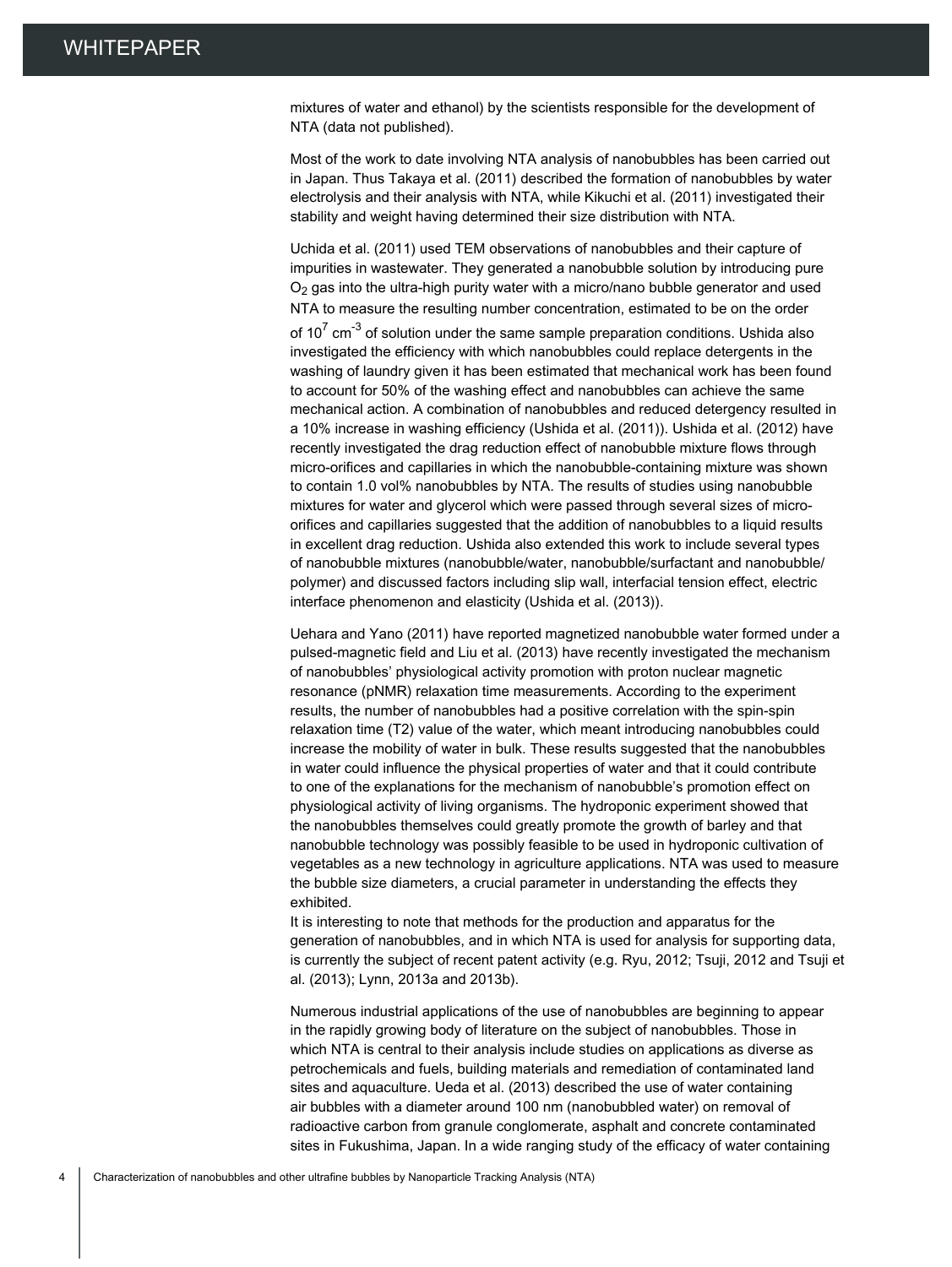nanobubbles of air or oxygen gas as generated using a nanobubble aerator, Ebina et al. (2013) showed significant (compared to normal water) increases in growth (plant height, leaf length and fresh weight) of Brassica campestris grown using nanobubbled water; weight and length of DBA1/J mice free-fed nanobubbled water, as well as sweetfish and rainbow trout grown in nanobubbled water.

Nanodroplets that encapsulate a perfluoropentane (PFP) core will transition upon exposure to ultrasound pulses into gas microbubbles, which will rapidly expand and collapse resulting in disruption of cells similar to the histotripsy process but at a significantly lower acoustic pressure. Thus, in attempting to develop an image-guided, targeted ultrasound ablation technique by combining histotripsy with nanodroplets that can be selectively delivered to tumor cells, Vlaisavljevich et al. (2013) used NTA in the preparation of nanodroplets with an average diameter of 204 nm at 37 °C by selfassembly of an amphiphilic triblock copolymer around a PFP core, followed by crosslinkage of the polymer shell forming stable nanodroplets. Using a high speed camera to monitor microbubble generation, the peak negative pressure threshold needed to generate bubbles >50 μm in agarose phantoms containing nanodroplets was measured to be 10.8 MPa, which is significantly lower than the 28.8 MPa observed using ultrasound pulses alone. High speed images also showed that cavitation microbubbles produced from the nanodroplets displayed expansion and collapse similar to histotripsy alone at higher pressures. Nanodroplet-mediated histotripsy created consistent, well-defined fractionation of red blood cells in agarose tissue phantoms at 10 Hz pulse repetition frequency; similar to the lesions generated by histotripsy alone but at a significantly lower pressure. These results support their hypothesis and demonstrate the potential of using nanodroplet-mediated histotripsy for targeted cell ablation.

Finally, nanobubbles of air have been introduced into gas oil for energy saving and environmental load reduction of diesel engines. After the micro air-bubbles were separated from the nano air-bubbles in a mixing tank, diesel engine performance test with a common-rail injection system was tested. The results showed a 3% reduction in a brake specific fuel consumption (BSFC), 1% rise in charging efficiency and a slight reduction in the density of exhaust smoke (Nakatake et al. (2013)). Similarly, Oh et al. (2013) investigated the effect of hydrogen nanobubble addition on the combustion characteristics of a gasoline engine. Using NTA to demonstrate a mean diameter and concentration of hydrogen nanobubble in the gasoline blend of 149 nm and about 11x10 $^8$  particles/mL, respectively, the results showed that the power of a gasoline engine with hydrogen nanobubble gasoline blend was improved by 4.0 % in comparison with conventional gasoline at an engine load of 40 %. Also, BSFC was improved, from 291.10 g/kWh for the conventional gasoline, to 269.48 g/kWh for the hydrogen nanobubble gasoline blend, at the engine load of 40%.

#### References

Seddon JRT, Lohse D, Ducker WA and Craig VSJ (2012) A Deliberation on Nanobubbles at Surfaces and in Bulk, ChemPhysChem 2012, 13, 2179 – 2187

Sedlak M and Rak D (2013) Large-Scale Inhomogeneities in Solutions of Low Molar Mass Compounds and Mixtures of Liquids: Supramolecular Structures or Nanobubbles?, J. Phys. Chem. B, Just Accepted Manuscript, DOI: 10.1021/jp4002093, Publication Date (Web): February 1, 2013

Takaya M., Kikuchi K, Oku T, Tanaka Y, Saihara Y and Ogumi Z (2011) Interface structure of oxygen nanobubble, Proc 61st Annual Meeting of the International Society of Electrochemistry, September 26th - October 1st, 2010, Nice, France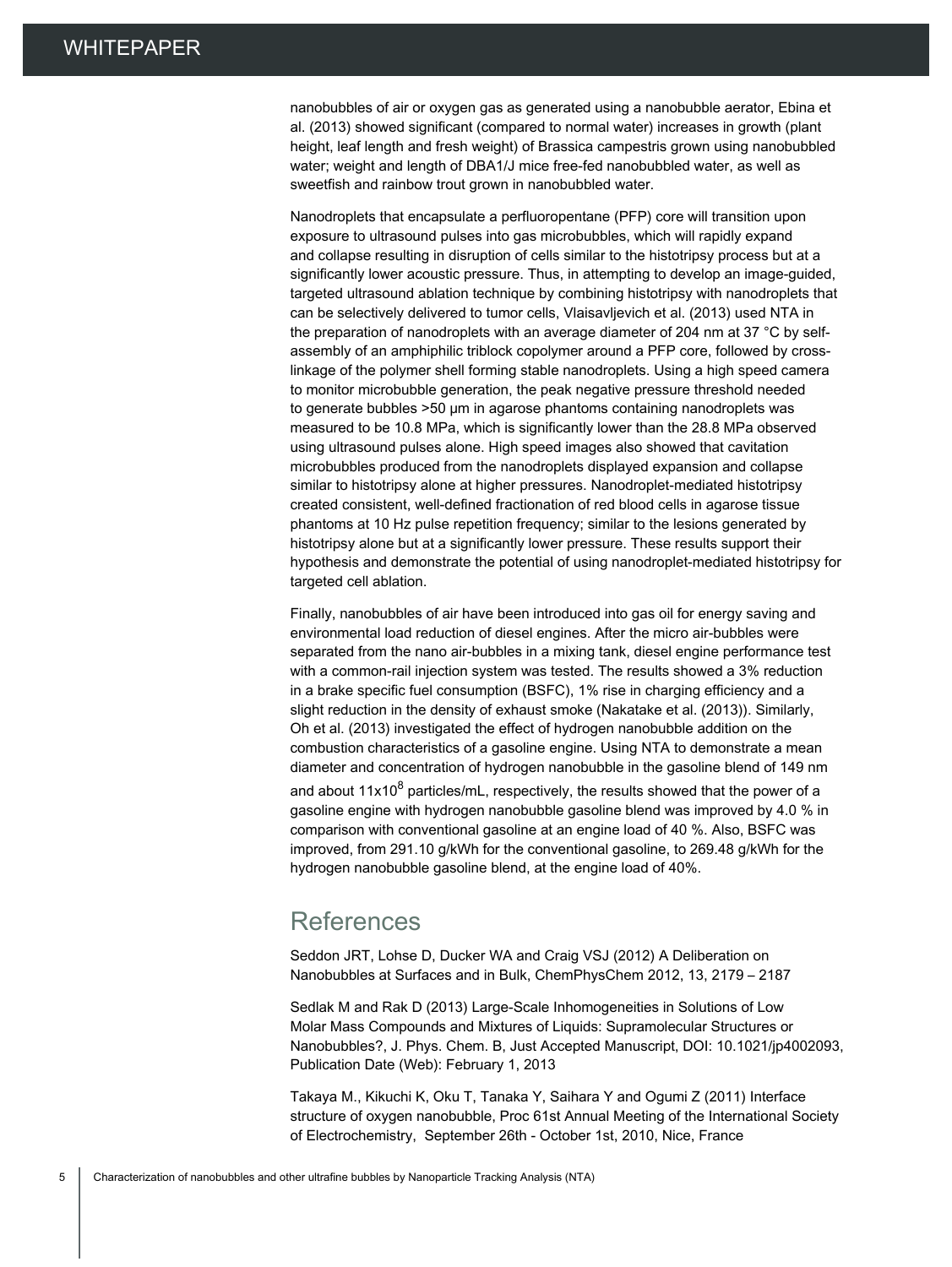Kikuchi K, Ioka A, Oku T, Tanaka Y, Saihara Y and Ogumi Z (2011) Stability and weight of oxygen nanobubbles obtained with water electrolysis, Proc 61st Annual Meeting of the International Society of Electrochemistry, September 26th - October 1st, 2010, Nice, France

Tsuji, H; Tsuji Y, Oka T, Miyao H, Liauw D (2013) Extraction method using ultra fine bubbles and liquid extracts obtained thereof, United States Patent Application 20130045934, Publication Date: 02/21/2013

Uchida T, Oshita S, Ohmori M, Tsuno T, Soejima K, Shinozaki S, Take Y and Mitsuda K (2011) Transmission electron microscopic observations of nanobubbles and their capture of impurities in wastewater, Nanoscale Research Letters 6:295

Uehara K and Yano Y (2011) Magnetized Nanobubble Water Formed Under Pulsed-Magnetic Field, IEEE Transactions on Magnetics, Volume: 47 Issue:10, 2604 – 2607

Ushida A, Hasegawa T, Amaki K, Nakajima T, Takahashi N and Narumi T (2011), Investigation On Washing Effects For Nano-Bubble/Surfactant Mixtures In An Alternating Flow, Transactions of The Japan Society of Mechanical Engineers Series B, Vol. 77, No. 777 (2011), pp.1219-1228

Ushida A, Hasegawa T, Nakajima T, Uchiyama H, Narumi T (2012) Drag reduction effect of nanobubble mixture flows through micro-orifices and capillaries, Experimental Thermal and Fluid Science

Ushida A, Hasegawa T, Narumi T, Nakajima T (2013) Flow properties of nanobubble mixtures passing through micro-orifices, International Journal of Heat and Fluid Flow, Available online 17 February 2013, http://dx.doi.org/10.1016/ j.ijheatfluidflow.2013.01.013

Uehara K and Yano Y (2011) Magnetized Nanobubble Water Formed Under Pulsed-Magnetic Field, IEEE Transactions on Magnetics, Volume: 47 Issue:10, 2604 – 2607

Liu S, Kawagoe Y, Makino Y, Oshita S (2013) Effects of nanobubbles on the physicochemical properties of water: The basis for peculiar properties of water containing nanobubbles, Chemical Engineering Science, Available online 11 February 2013 http://dx.doi.org/10.1016/j.ces.2013.02.004

Ryu, S-r (2012) Method and apparatus for generating nano-bubbles in liquid ,United States Patent Application 20120086137

Tsuji H, Tsuji Y, Oka T; Sugi S, Torii M, Miyao H, Nakayama Y, Torii T, Mori M (2012) Composition And Process For Production Thereof, United States Patent Application 20120128749

Tsuji, H; Tsuji Y, Oka T, Miyao H, Liauw D (2013) Extraction method using ultra fine bubbles and liquid extracts obtained thereof, United States Patent Application 20130045934, Publication Date: 02/21/2013

Lynn DW (2013a) Ozonated Liquid Dispensing Unit, US Patent 20,130,142,704, 2013

Lynn, DW (2013b) Ozonated Liquid Production And Distribution Systems, United States Patent Application 20130195725

Ueda Y, Tokuda Y, Fujimura S, Nihei N and Oka T (2013) Cesium Transfer from Granule Conglomerate, Asphalt, and Concrete Using Water Containing Nano-Sized Air Bubbles, ECS Trans. 2013 volume 50, issue 22, 1-6, doi: 10.1149/05022.0001ecst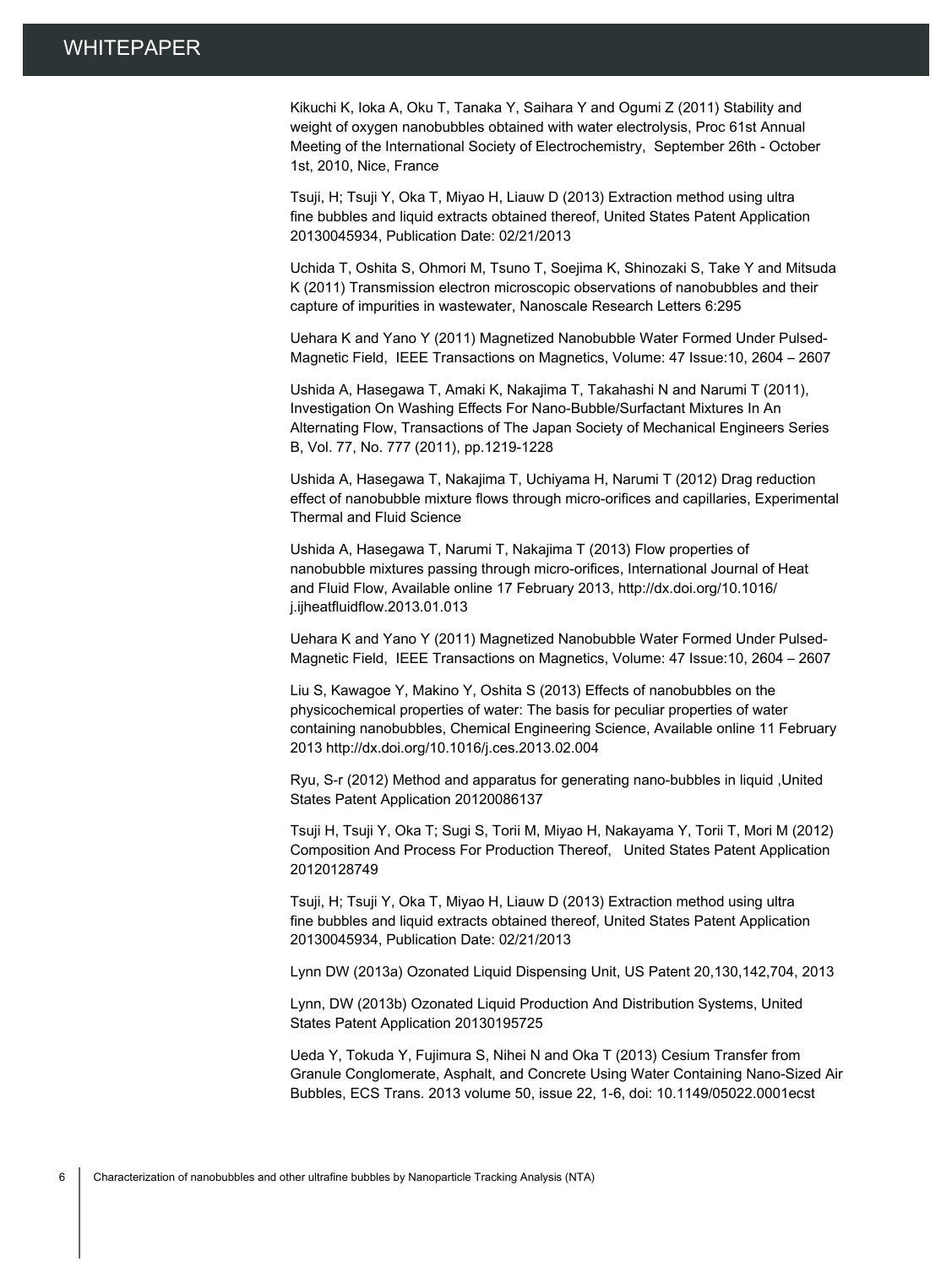Ebina K, Shi K, Hirao M, Hashimoto J, Kawato Y, et al. (2013) Oxygen and Air Nanobubble Water Solution Promote the Growth of Plants, Fishes, and Mice. PLoS ONE 8(6): e65339. doi:10.1371/journal.pone.0065339

Vlaisavljevich E, Durmaz YY, Maxwell A, ElSayed M, Xu Z (2013), Nanodroplet-Mediated Histotripsy for Image-guided Targeted Ultrasound Cell Ablation, Theranostics, 2013; 3(11):802-815. doi: 10.7150/thno.6717

Nakatake Y, Kisu S, Shigyo K, Eguchi T, Watanabe T (2013) Effect of nano air-bubbles mixed into gas oil on common-rail diesel engine, Energy, http://dx.doi.org/10.1016/ j.energy.2013.06.065

Oh SH, Yoon SH, Song H, Guen Han J, Kim J-M (2013) Effect of hydrogen nanobubble addition on combustion characteristics of gasoline engine, International Journal of Hydrogen Energy, Available online 4 October 2013, http:// dx.doi.org/10.1016/j.ijhydene.2013.09.063